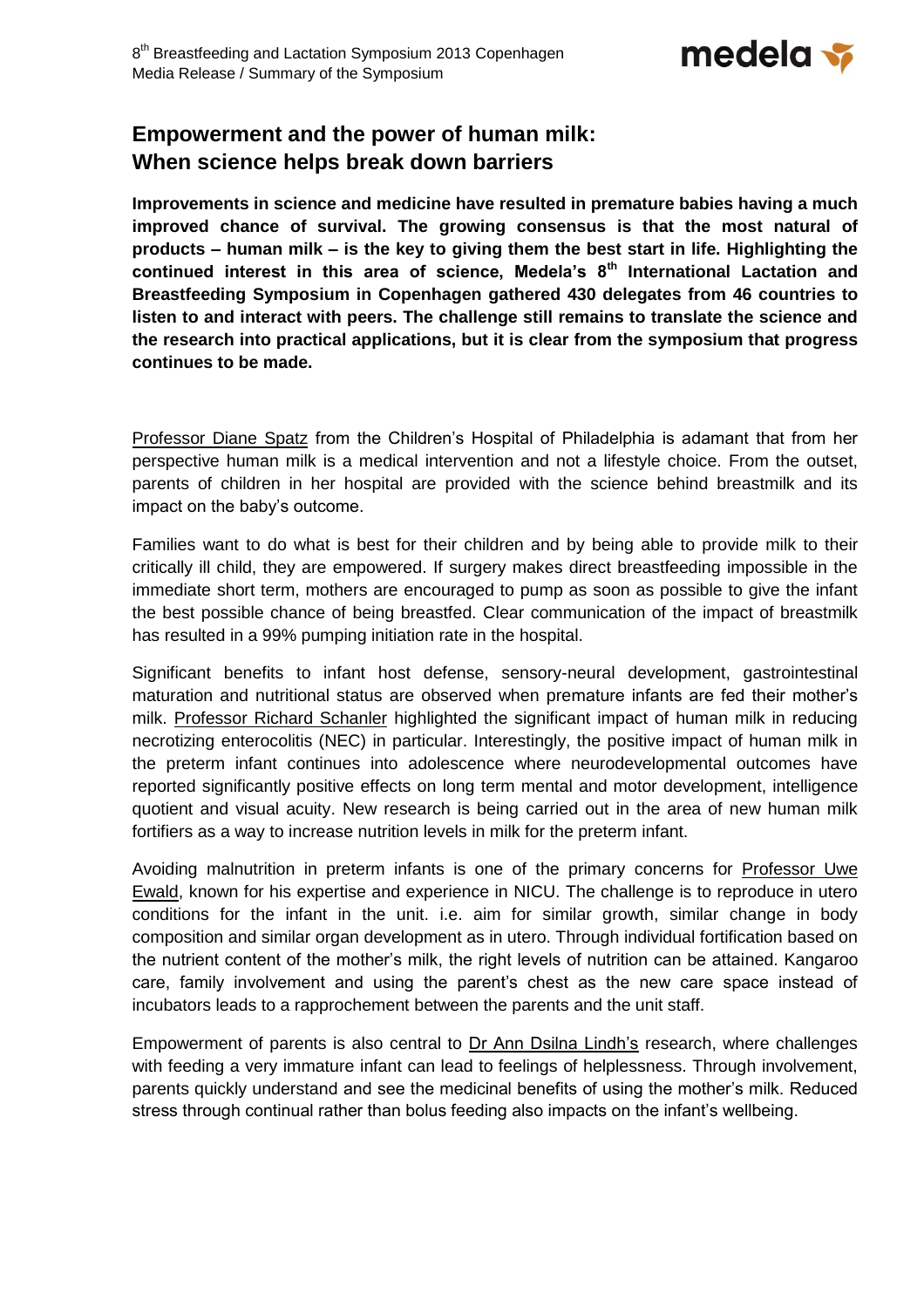

## **Scientific research into the composition of breastmilk**

Scientific research into the composition of breastmilk continues to yield fascinating results. Oxytocin was the first hormone to be isolated and synthesized in the 1950s. Scientific interest remained centred around the ordinary effects of the hormone, i.e. milk ejection, and labour inducement. The effect of oxytocin in the breastfed infant however has been unclear. According to [Prof. Kerstin Uvnas-Moberg,](http://www.medela.com/IW/en/breastfeeding/for-professionals/congress2013/speakers/speaker-uvnas-moberg.html) it now appears likely that the human infant will be exposed to oxytocin within the brain from suckling, from having food in the gastrointestinal tract and from skin to skin contact. She has concluded that oxytocin plays a key regulatory role for both mother and infant in the development of bonding, interactive behaviour and stress levels. It may also optimize behavior and physiology of the newborn. The renewed interest in oxytocin is evident through numerous clinical trials which are underway to examine its effect in autism, social phobias, schizophrenia and depression.

Research into the cellular composition of breastmilk also raises interesting questions about the role of cells. [Dr Foteini Hassiotou](http://www.medela.com/IW/en/breastfeeding/for-professionals/congress2013/speakers/speaker-hassiotou.html) has examined immune cells in mature human milk to find that their levels increase not only during an infection in mother or baby, but in advance of an infection. A comparison between human embryonic stem cells and breastmilk stem cells show that they display a similar morphology with a similar gene expression. Dr Hassiotou's research shows that these pluripotent human breast milk stem cells can differentiate into other types of cells including brain, liver and pancreatic cells. With a proven link between longer breastfeeding and a reduced chance of breast cancer, suggestions are that stems cells play a role in this outcome.

[Professor Kim Michaelsen](http://www.medela.com/IW/en/breastfeeding/for-professionals/congress2013/speakers/speaker-michaelsen.html) has begun investigations into what is regulating the macronutrient and energy intake in children who are exclusively breastfed. The impact of glutamate and whether it has an appetite regulating effect is the primary focus of his research. If the mechanism regulating breastmilk intake is better understood it might open possibilities to support exclusively breastfed infants who are not thriving and regulate intake in those who have excessive weight gain.

In parallel, researchers and scientists are still trying to find the best ways to communicate their findings to mothers and their babies appropriately. During the symposium, [Professor Peter](http://www.medela.com/IW/en/breastfeeding/for-professionals/congress2013/speakers/speaker-hartmann.html)  [Hartmann](http://www.medela.com/IW/en/breastfeeding/for-professionals/congress2013/speakers/speaker-hartmann.html) from the University of Western Australia drew a comparison between the clinical practice guidelines that exist for the heart, and the lactating breast. Whereas clear frameworks exist to help identify and treat cardiovascular problems, no frameworks exist to support lactation problems.

LAMP (Lactation Assessment and Management Programme) is a web based tool that has been developed to address this need for an intuitive framework to help family doctors in particular, with the assessment, diagnosis and management of lactation dysfunction. Importantly, it is easy to use, particularly during a patient consultation. Providing mothers with evidence based medical care can help them to find the best solutions for their problems, and help them to continue breastfeeding. LAMP is currently being rolled out in Australia, with interest from the AAP in the US.